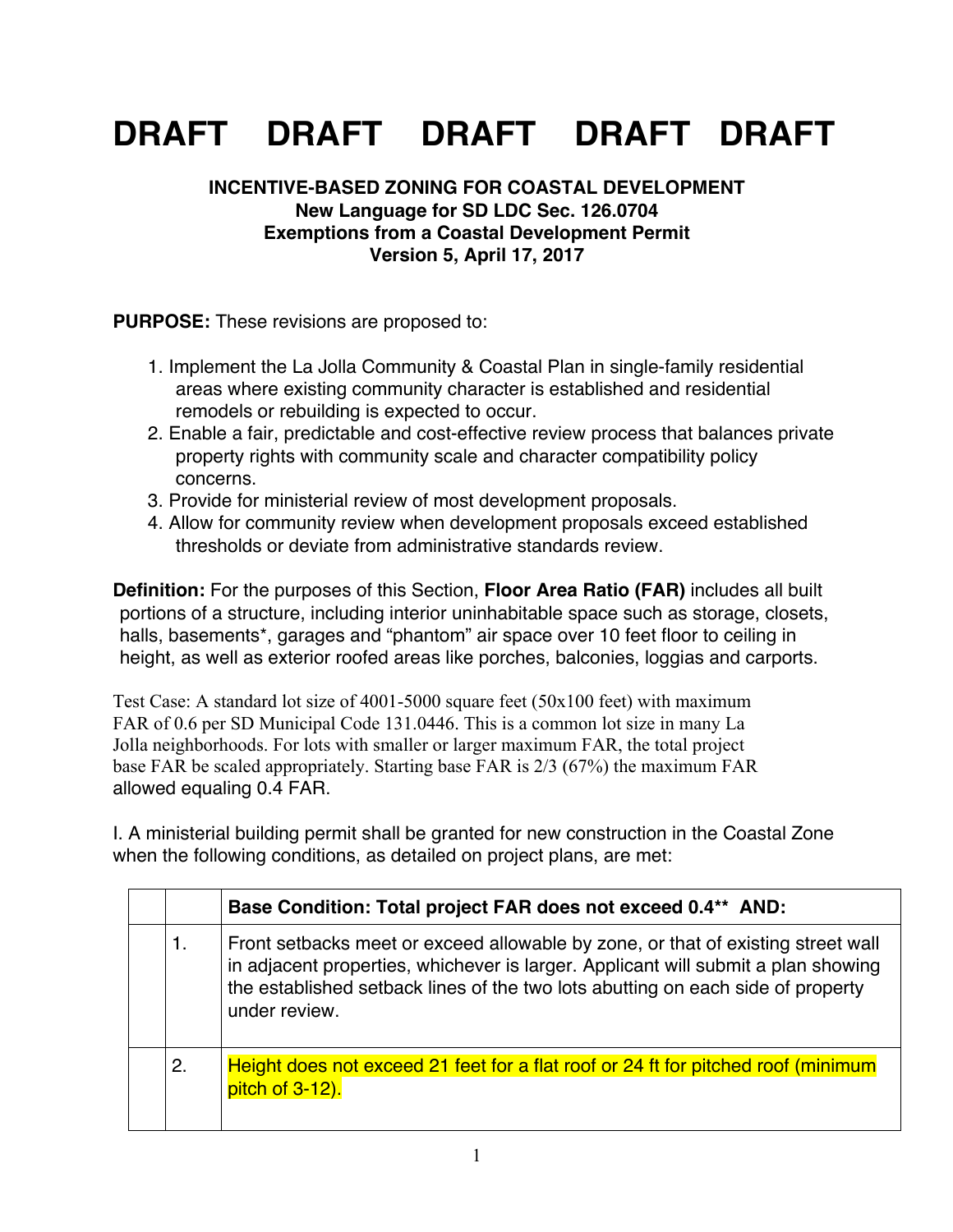| 3 <sub>1</sub> | Side walls or windows in new addition do not align with opposite windows or<br>openings of abutting properties, or consist of small utility windows with<br>translucent material.                                                                                                                                                       |
|----------------|-----------------------------------------------------------------------------------------------------------------------------------------------------------------------------------------------------------------------------------------------------------------------------------------------------------------------------------------|
| 4.             | Mature healthy trees with a breast height (4 ft.) caliper of 8 inches or more are<br>preserved. If any tree has to be removed, it shall be replaced by a similar<br>species in a 24 inch box. (See requirements of Climate Action Plan & Urban<br>Forestry Plan.)                                                                       |
| 5.             | New landscaping and fencing in front yard setback, including trees and lawns,<br>follows the established neighborhood pattern specifically reflected by the four<br>properties abutting the site on both sides and observes city tree palette.<br>(See requirements in Community Plan, Urban Forestry Plan and Climate Action<br>Plan.) |
| 6.             | Existing public views, where noted in the Community Plan, are preserved or<br>strengthened by vegetation removal in setbacks and setback fences that are<br>50% open and no more than 42" in height.                                                                                                                                    |
| 7 <sub>1</sub> | No below grade parking is proposed. Parking is to the rear of lot, or off the alley.                                                                                                                                                                                                                                                    |
| 8.             | Driveways and paved areas are permeable, with a combination of decorative<br>blocks and vegetation in a 60/40% ratio, respectively.                                                                                                                                                                                                     |
| 9.             | *Basements are fully underground, below natural or finished grade (whichever is<br>lower) and are within building footprint. Windows do not exceed 18" in height;<br>light wells do not exceed 4 ft. in width. All other basement conditions count<br>towards allowable FAR.                                                            |
| 10.            | Sidewalk, parkway and street trees are preserved and enhanced.                                                                                                                                                                                                                                                                          |
| 11.            | 30 % of front façade features windows, glazed doors, balconies, porches or<br>terraces that open to the street.                                                                                                                                                                                                                         |

(\*\*This FAR may be lower or higher for some neighborhoods or lots, depending on underlying zoning. For a higher FAR, see Bonus Points Program below.)

**II. Additional project FAR,** to a **maximum 0.6** (or the maximum allowed by the underlying zone.) An additional maximum allowable height of 25-30 feet for pitched roofs and 27 feet for flat roofs, may be gained by adding the following features to the project, **in addition to those noted in Section 1**, via the following point system: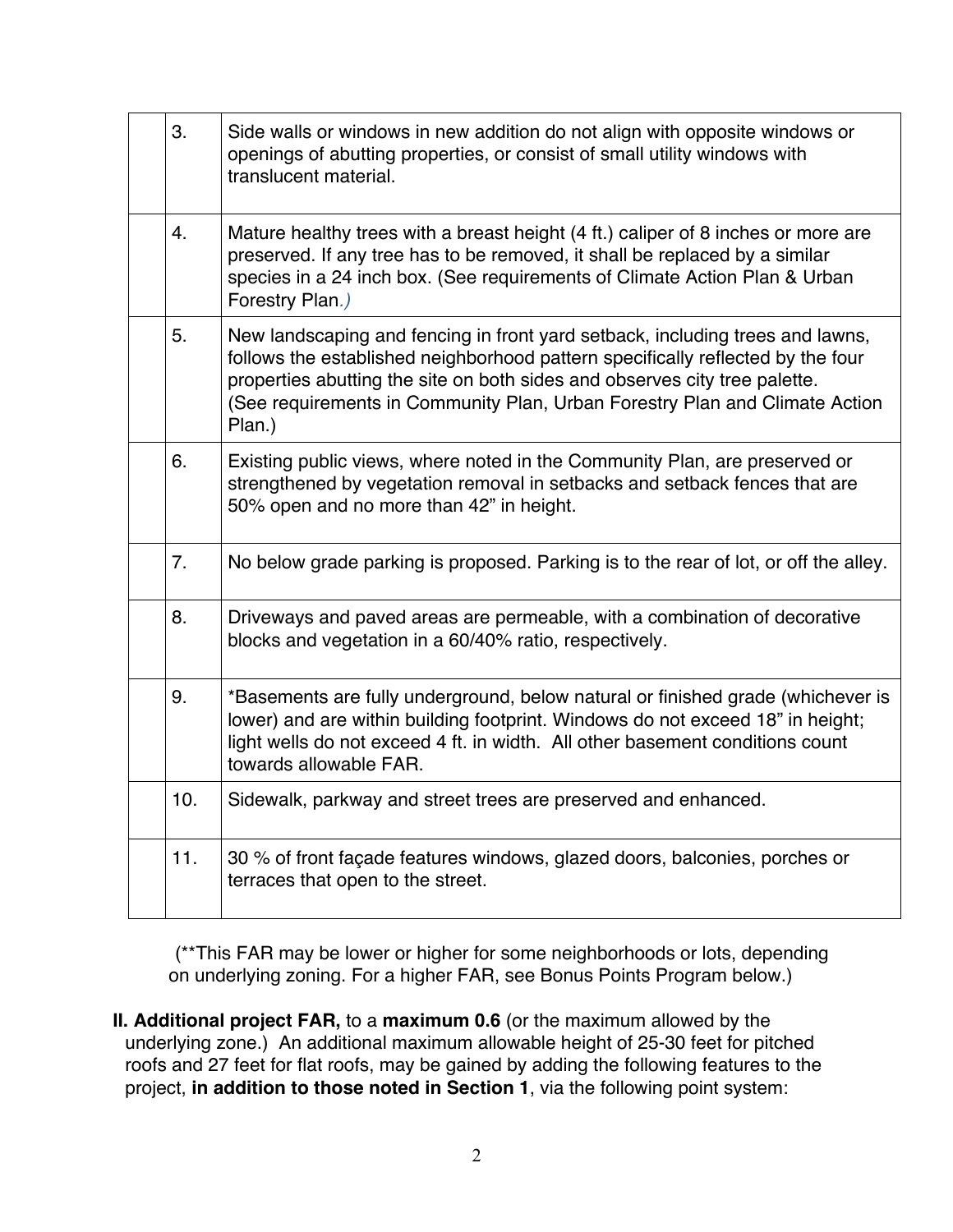| <b>Bonus</b><br><b>FAR</b> | Incentives to Reduce Building Bulk and Provide Compatible<br>Neighborhood Scale and Character (Maximum of 0.1 FAR)                         |
|----------------------------|--------------------------------------------------------------------------------------------------------------------------------------------|
| .10                        | a. Design is for a single story.                                                                                                           |
| .02                        | b. Design proposes 45 degree angled "daylight" plane vertical side yard<br>setbacks on both sides at 19' above grade.                      |
| .01                        | c. Design proposes 45 degree angled "daylight" plane vertical side yard<br>setbacks on ONE side at 19' above grade.                        |
| .01                        | d. Project design will incorporate a front yard 45 degree setback vertical<br>angled plane at a height of 14' for 70% of the front façade. |
| .02                        | e. Building mass is broken up with H, I, L, or U shaped floor plans.                                                                       |
| .02                        | f. 70% of second story is set back on primary façade by minimum of 15 ft.                                                                  |
| .02                        | g. Second story is set back from first story by minimum 8 ft. on one or more<br>secondary facades.                                         |
| .05                        | h. Exterior walls offset from side yard setback by a minimum addition of 4 ft<br>for cumulative linear distance of at least 20 ft.         |

| <b>Bonus</b><br><b>FAR</b> | Incentives to Enhance Neighborhood Scale & Character<br>(Maximum of 0.1 FAR)                                                                                                                                                                                                                                                             |
|----------------------------|------------------------------------------------------------------------------------------------------------------------------------------------------------------------------------------------------------------------------------------------------------------------------------------------------------------------------------------|
| .02                        | i. A proposed roof deck is placed central to the proposed building design with<br>parapets or railings not viewable from the street; or, deck is incorporated into<br>the roof design.                                                                                                                                                   |
| .02                        | j. Garage door is turned 90 degrees from street or accessed from rear of<br>property.                                                                                                                                                                                                                                                    |
| .02                        | k. Garage door is integrated into architectural design to minimize<br>prominence. Strategies may include but are not limited to: use of overhead<br>trellis or free standing pergola; garage door with windows or enhanced<br>materials, small scale patterns, or 3-D relief; door mass minimized by<br>staggered or separated openings. |
| .03                        | I. Distant views recognized in LJ Community Plan or LJ Cultural Landscape<br>Survey are enhanced with an additional side yard setback of 10% of lot<br>frontage, accommodated by new project design and/or removal of existing<br>structure.                                                                                             |